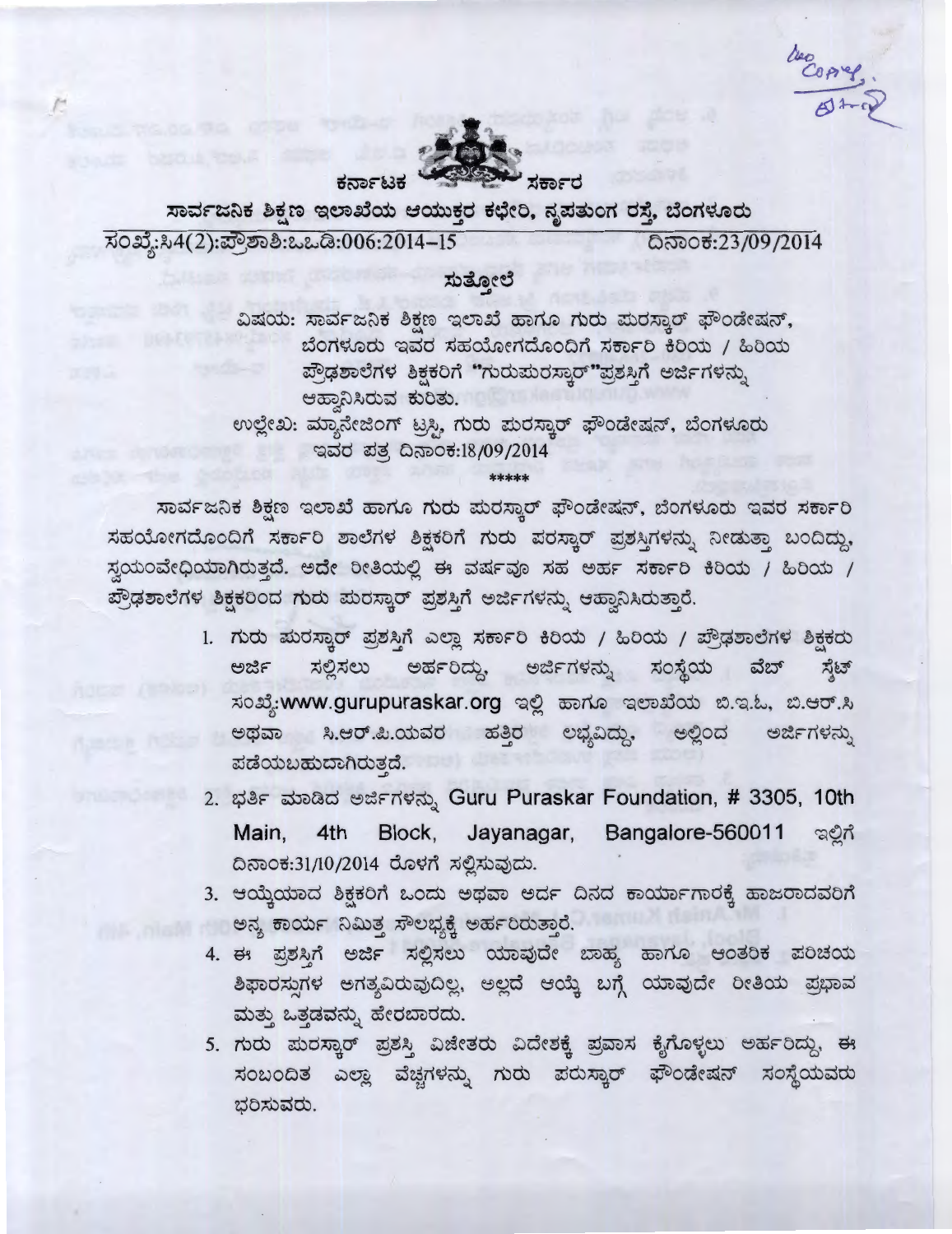- 6. ಆಯ್ಕೆ ಬಗ್ಗೆ ಸಂಸ್ಥೆಯವರು ಶಿಕ್ಷಕರಿಗೆ ಇ-ಮೇಲ್ ಅಥವಾ ಎಸ್.ಎಂ.ಎಸ್.ಮೂಲಕ ಅಥವಾ ಸಂಬಂದಿಸಿದ ಡಿ.ಡಿ.ಪಿ.ಐ, ಬಿ.ಇ.ಓ ಅಥವಾ ಸಿ.ಆರ್.ಪಿ.ರವರ ಮೂಲಕ ತಿಳಿಸುವರು.
- 7. ಇಲಾಖೆಯಿಂದ ಯಾವುದೇ ಅನುದಾನ ಬಳಸಲು ಅನುಮತಿಸಿರುವುದಿಲ್ಲ.
- 8. ಈ ಬಗ್ಗೆ ಸಂಸ್ಥೆಯವರು ಸಂಬಂದಿಸಿದ ಅಧಿಕಾರಿಗಳು/ಇಲಾಖೆಯ ಸಂಪನ್ಮೂಲ ವ್ಯಕ್ತಿಗಳನ್ನು ಸಂಪರ್ಕಿಸಿದಾಗ ಅಗತ್ಯ ನೆರವು-ಸಹಾಯ-ಸಹಕಾರವನ್ನು ನೀಡಲು ಸೂಚಿಸಿದೆ.
- 9. ಹೆಚ್ಚಿನ ಮಾಹಿತಿಗಾಗಿ ಶ್ರೀ.ಅನಿಶ್ ಕುಮಾರ್.ಸಿ.ಜೆ, ಮ್ಯಾನೇಜಿಂಗ್ ಟ್ರಸಿ, ಗುರು ಪರುಸ್ಪಾರ್ ಫೌಂಡೇಷನ್, ಬೆಂಗಳೂರು ಇವರನ್ನ ಮೊಬೈಲ್ ಸಂಖ್ಯೆ:9845793490 ಹಾಗೂ 080-26640077 ಹಾಗೂ  $a$ -ಮೇಲ್ ವಿಳಾಸ ಇಲ್ಲಿ www.gurupuraskar@gmail.com

ಸದರಿ ಗುರು ಮರಸ್ಕಾರ್ ಪ್ರಶಸ್ತಿಯ ಕುರಿತು ತಮ್ಮ ವ್ಯಾಪ್ತಿಯ ಎಲ್ಲಾ ಕ್ಷೇತ್ರ ಶಿಕ್ಷಣಾಧಿಕಾರಿಗಳು ಹಾಗೂ ಶಾಲಾ ಮುಖ್ಯಸ್ಥರಿಗೆ ಅಗತ್ಯ ಸೂಚನೆ ನೀಡುವುದು ಹಾಗೂ ಶಿಕ್ಷಕರು ಹೆಚ್ಚಿನ ಸಂಖ್ಯೆಯಲ್ಲಿ ಅರ್ಜಿ ಸಲ್ಲಿಸಲು ಪ್ರೋತ್ಕಾಹಿಸುವುದು.

> eome (ಫಿಲೋ ಮಿನಾ ಲೋಬೋ) ನಿರ್ದೇಶಕರು (ಪೌಢಶಿಕ್ಷಣ)

ಇವರಿಗೆ:

- 1. ರಾಜ್ಯದ ಎಲ್ಲಾ ಸಾರ್ವಜನಿಕ ಶಿಕ್ಷಣ ಇಲಾಖೆಯ ಉಪನಿರ್ದೇಶಕರು (ಆಡಳಿತ) ಇವರಿಗೆ ಅಗತ್ಯ ಕ್ರಮಕ್ಕಾಗಿ.
- 2. ರಾಜ್ಯದ ಎಲ್ಲಾ ಕ್ಷೇತ್ರ ಶಿಕ್ಷಣಾದಿಕಾರಿಗಳು, ಸಾರ್ವಜನಿಕ ಶಿಕ್ಷಣ ಇಲಾಖೆ ಇವರಿಗೆ ಕ್ರಮಕ್ಕಾಗಿ (ಆಯಾ ಜಿಲ್ಲಾ ಉಪನಿರ್ದೇಶಕರು (ಆಡಳಿತ) ಇವರ ಮೂಲಕ)
- 3. ರಾಜ್ಯದ ಎಲ್ಲಾ ಶಾಲಾ ಮುಖ್ಯಸ್ಥರಿಗೆ ಹಾಗೂ ಶಿಕ್ಷಕರಿಗೆ ಆಯಾ ಕ್ಷೇತ್ರ ಶಿಕ್ಷಣಾಧಿಕಾರಿಗಳ ಮೂಲಕ

ಪ್ರತಿಯನ್ನು:

- 1. Mr.Anish Kumar.C.J, Mangaing Trustee, No.3305, 10th Main, 4th Bloci, Jayanagar, Bangalore-560011
- 2. ಕಛೇರಿ ಪ್ರತಿ.